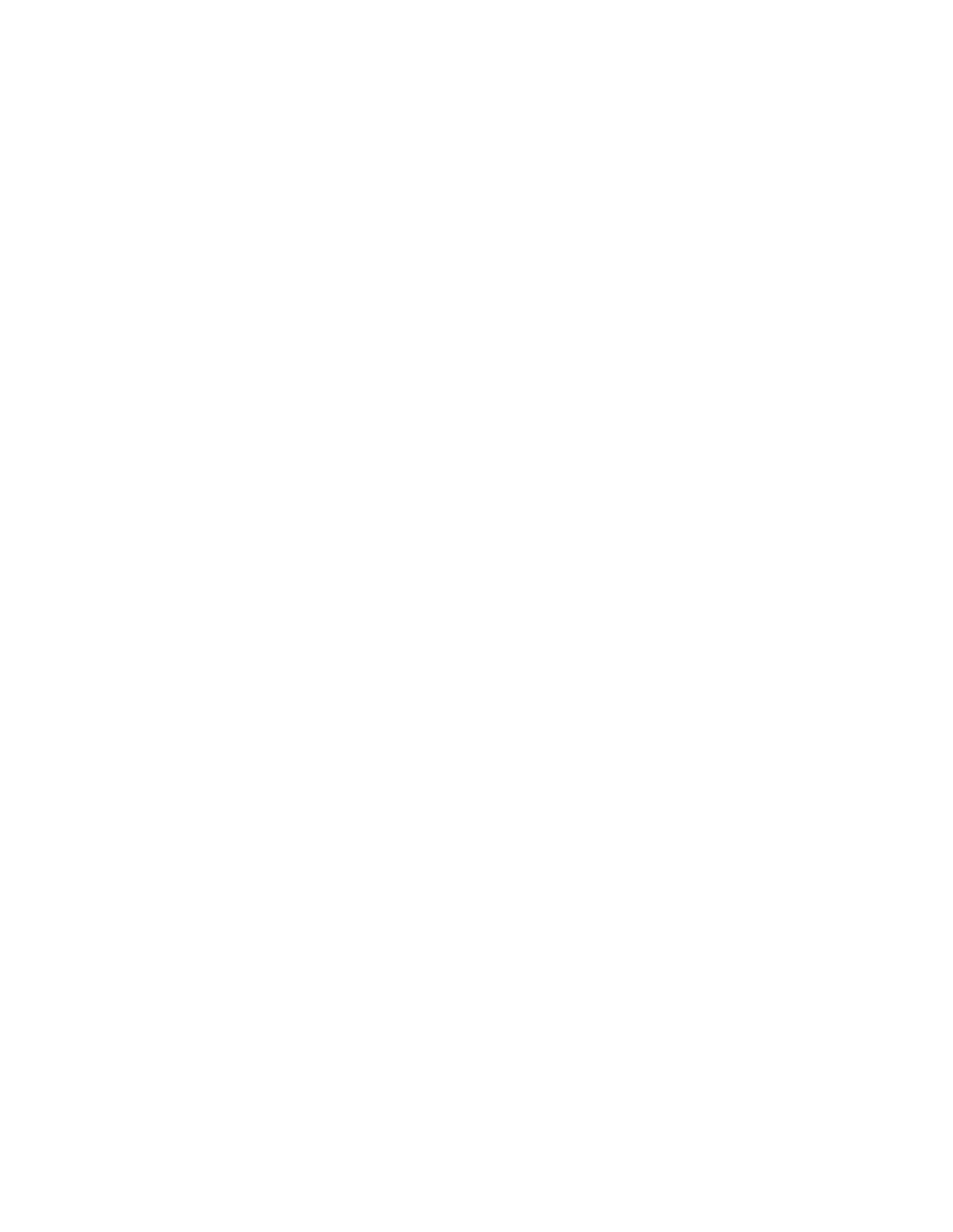## **Guidance for Septic Systems Before, During, and After a Flood**

### **Background**

*This resource provides guidance for septic system users before, during, and after a flood. Understanding your septic system type, location, and components before a flood occurs will make this guide more useful. Please visit neha.org to access educational resources for septic system users.*

### **Safety Reminders**

- **Get help from a septic system service** professional for steps with this symbol:  $\triangle$  You can find septic system service professionals through local health departments, departments of environmental quality, departments of natural resources, or university extension services.
- Make sure you turn off power to the septic system and all cords are unplugged before inspecting the area. There is danger of electrical shock and damage to your septic system.
- Wear rubber gloves and eye protection when inspecting septic system components. Wash your hands thoroughly, throw away gloves, and wash any contaminated clothes when finished.
- $\bullet$  Steps with a  $\bullet$  only apply to pressure distribution systems.
- **Get help from a septic system service** professional if any of the steps feel unsafe in your situation or if your system loses power.
- Be careful walking near a damaged system. Manholes and tank covers may have shifted, creating openings into the pump chamber or septic tank.
- Wait to enter damaged structures until they are cleared by a trained inspector.
- Never enter the pump chamber or septic tank. Gases inside the pump chamber and septic tank are poisonous and the lack of oxygen can be fatal.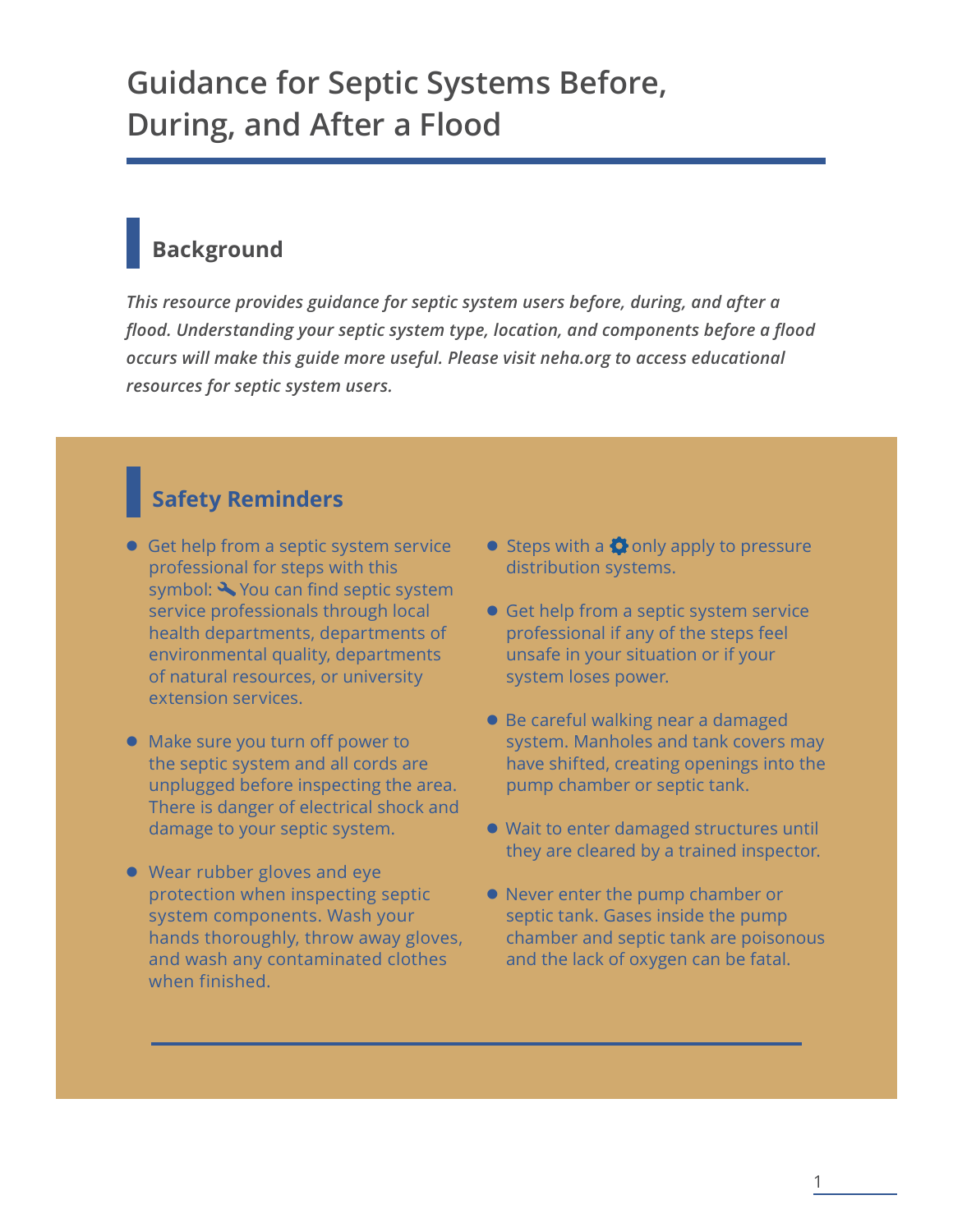### **Before the Flood**

Always keep your septic system well maintained; a well-maintained septic system is better able to withstand the stresses of a flood. If you live in a flood prone area, take these steps to protect your septic system.

**- Know and document all components** of your septic system. Take photos of the connections and system components. These photos will be helpful if components are destroyed and you need to replace them or file insurance claims. Make sure your photos and/or documents include:

- Septic tank location
- Septic system records or drawings
- Electrical components

**- Make sure the land around the manhole covers is sloped downwards** so that surface water flows away from the system.

**- Turn off electricity** to the system at the circuit breaker.

 $\triangle$  Turn off your pump at the circuit box if you have a pressure distribution system or mound system (turn the pump back on before using the system again).

**- After the power is off, waterproof all electrical connections** to avoid electrical shock or damage to wiring, pumps, and the electrical system.

**- Plug all drains in the basement.**

**- Reduce water use** in the house.

 $\triangle$  **Seal the manhole and inspection ports if possible** to keep excess water out of the septic tank.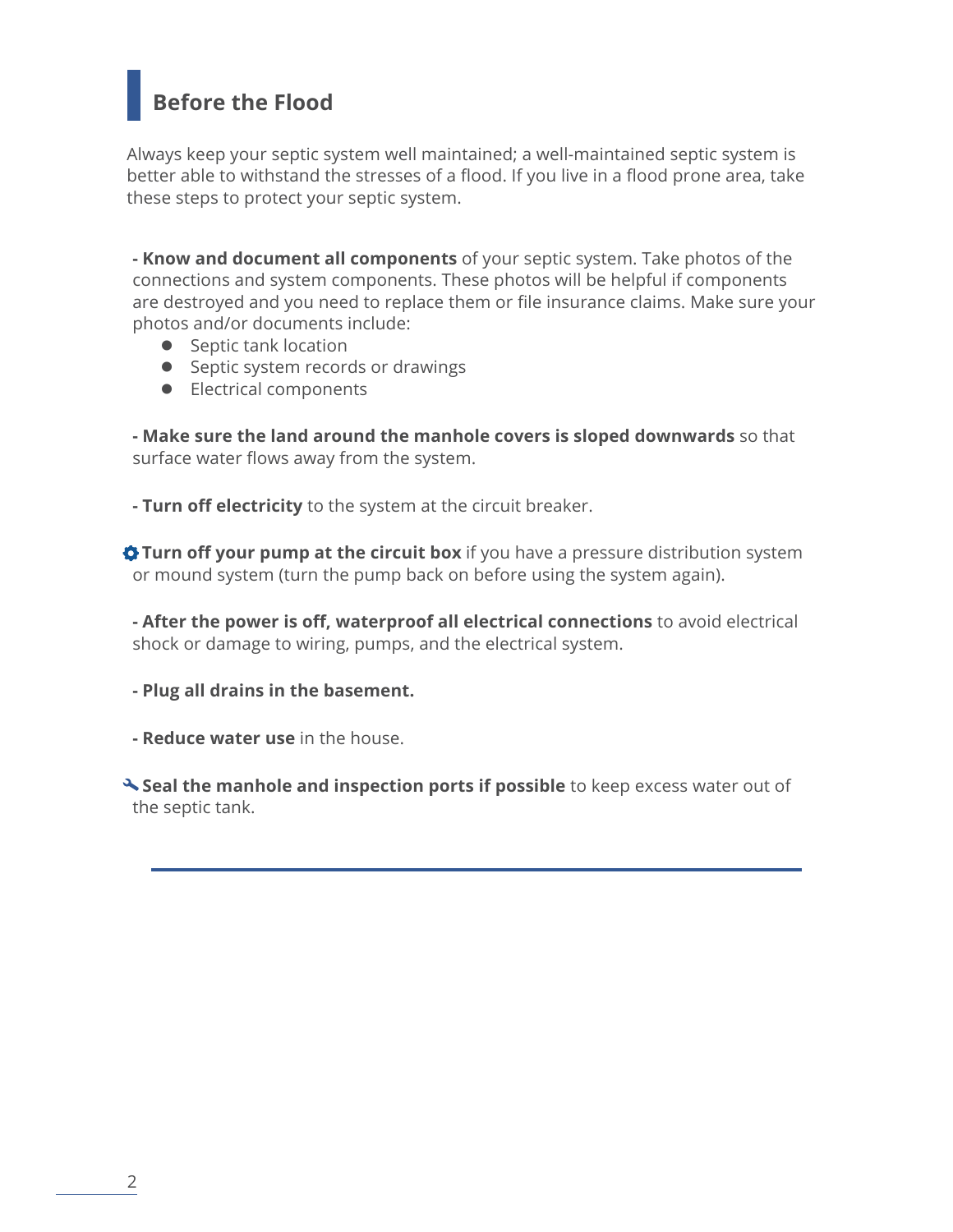### **During the Flood**

**- Follow emergency and evacuation advice** for your area.

**- Eliminate all non-essential water use** and flush toilets as little as possible if evacuation is not needed.

**- If the drain field becomes covered with water, do not use the system** and avoid contact with any standing water that may contain sewage.

**- Try to find other toilets if your septic system is damaged.** If there are no functioning toilets available see the guidance on temporary toilets below.

### **After the Flood**

A flood may damage your septic system and make it unsafe. **Always consult with a septic system service professional and follow the steps below.**

**- Rope off your septic system.** There is danger of collapse for septic tanks.

**Stay out of the area if sewage backs up.** If the entire building is contaminated, abandon the building until all affected areas, including but not limited to carpets, rugs, sheetrock, drywall and baseboards, have been thoroughly cleaned and disinfected or the contaminated materials have been removed. Avoid flushing disinfectants down the drain.

#### **- If the septic tank is above the flood point:**

- **Have the tank pumped** by a permitted liquid waste hauler/pumper.
- **Use the septic system as a holding tank** (temporarily). The system will continue to accept waste water (up to septic tank capacity).

**- Do not have the septic tank pumped under flooded conditions.** Pumping it out could cause the tank to float out of the ground and cause damage. A recently installed system may pop out of the ground on its own.

**- Avoid using the system and do not dig around the septic system** while the soil is flooded.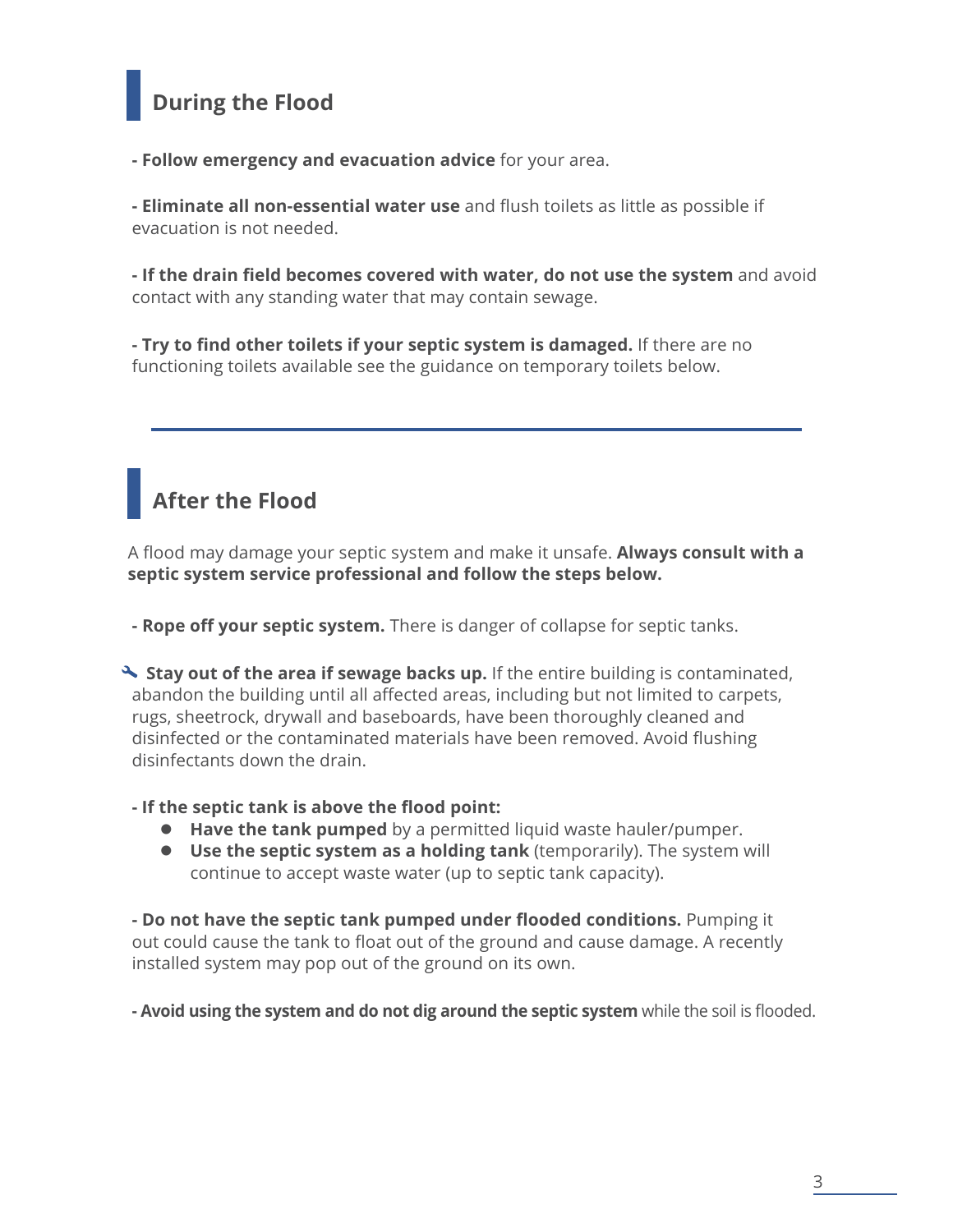### **After the Flood**

**- Reduce water use** until the system is inspected and repaired.

- **Avoid sending basement sump pump water into the septic system.**
- **Re-route water from roof gutters** away from the drain field.
- **Take short showers**
- **Limit laundry and dishwashing**
- **Turn off the water** while brushing teeth, shaving, or rinsing dishes
- **Do not flush the toilet** each time it's used for liquid waste

 $\rightarrow$  $\bullet$  **If your pump was not removed (pressure distribution system)** a septic system service professional will need to inspect and repair the pump before the system is restarted.

# **Professional System Inspection**

**Consult with a septic system service professional to determine if an inspection is needed before using the septic system again.** An inspection by a septic system service professional may include:

- Open all parts of the system (sewage tanks, drop boxes, anywhere there is access to system components) and assess whether sediment or vegetative debris has entered the system. All sewage tanks should be pumped and cleaned out.
- Check the drain field and the area over the septic tank for erosion damage. Repair with sod or seeding to provide good plant cover.
- A month after the system is restarted, schedule a follow-up visit to check for proper operation.
- Check the tanks for water tightness and structural defects.
- Make sure that inspection ports are free of blockage and damage. Replace and secure septic tank manhole covers as needed.
- Make sure wastewater moves between the parts of the system as intended.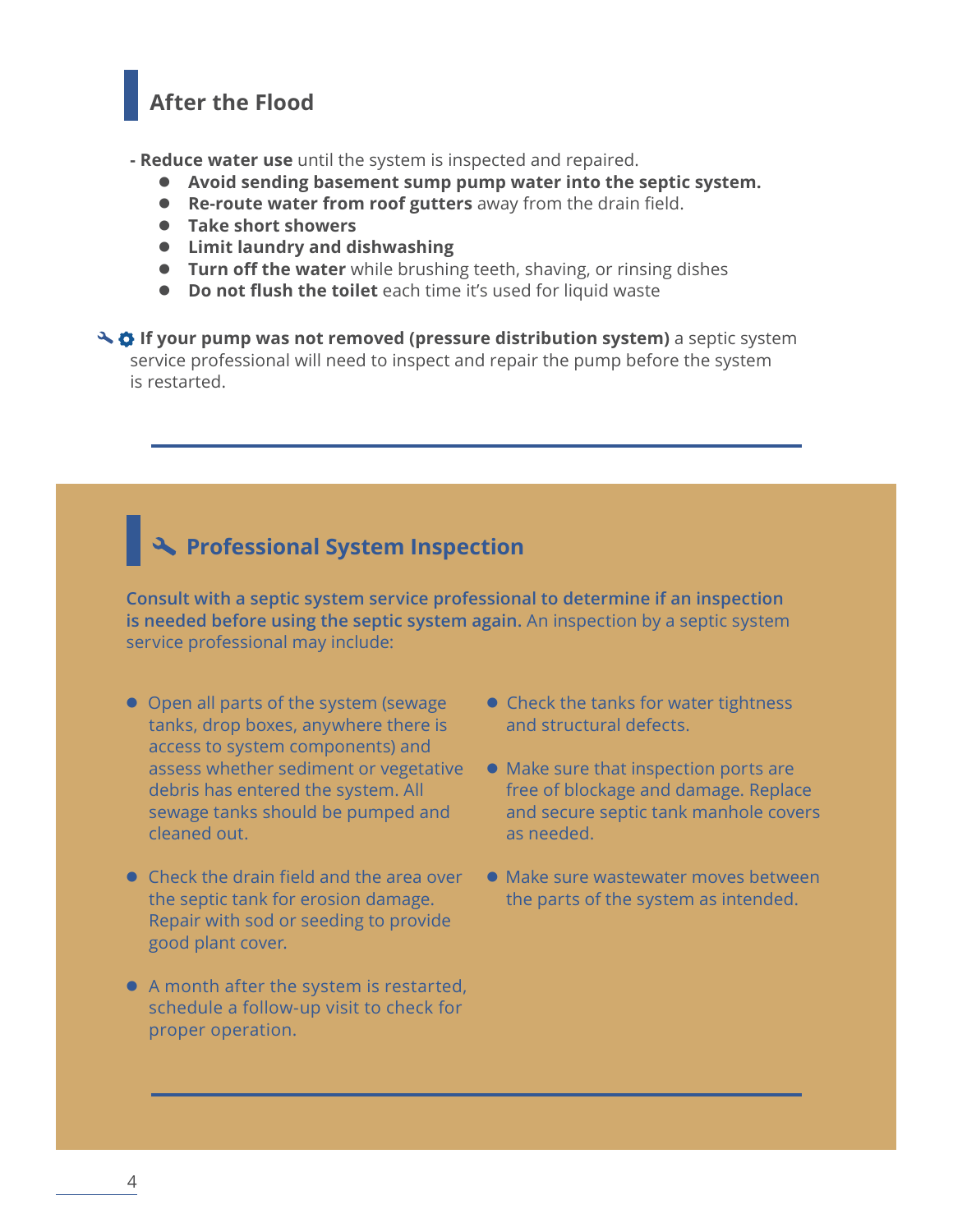#### OTHER SYSTEMS

If you have an advanced treatment unit or any other type of onsite wastewater treatment system not addressed above, contact a septic system service professional or your local health department.

### **Temporary Toilets**

If your septic system appears to be damaged and cannot be used, one option is a temporary toilet. **Only use a temporary toilet if there are no functioning toilets available and the flood is expected to last several days.**

**-** Temporary toilets options include:

- **Check to see if you can stay somewhere else** that has working water and sewer.
- **Contract a PortaPotty** for temporary use.
- **Modify your own toilet:**
	- **Shut off the water valve** to the toilet. If you can't close it, try another option.
	- **Flush out any water still in the bowl** (the toilet shouldn't refill when the valve is closed).
	- **Line your toilet bowl** (under the seat) with a plastic kitchen garbage bag inside of another kitchen bag.
	- **Into the inner bag, put some kitty litter, dry peat moss, lime, or something similar** that will absorb liquid and may reduce odors.
	- **Avoid mixing urine and fecal material if possible.** This will limit odors and urine is generally much safer for disposal if not mixed with fecal material.
	- **After using the toilet, close the inner plastic bag** with a plastic tie or other method.
	- **Wash or sanitize your hands** after toilet use and waste handling. Keep a bucket of clean water, a dipper, and soap for handwashing nearby. Camp handwash stations may be a viable solution.
	- **Store full bags in a secure area** (consider a watertight bucket or trashcan) away from pets, wildlife, and curious kids.
	- **Dispose of the bags properly** when possible. In most jurisdictions throwing them in the garbage is allowed but it is best to check with local authorities.

**- Use a five-gallon bucket as a toilet.** You can add a toilet seat and set it up like a modified toilet (above).

**- If you must dig a hole for your waste, make sure it's at least 200 feet** (70 adult steps) from water bodies and water wells to minimize pollution. It must be at least six inches deep, so critters or kids won't dig it up. Fill it in after a single use, tamp the dirt down. This is a short-term option only and regulations may vary by jurisdiction.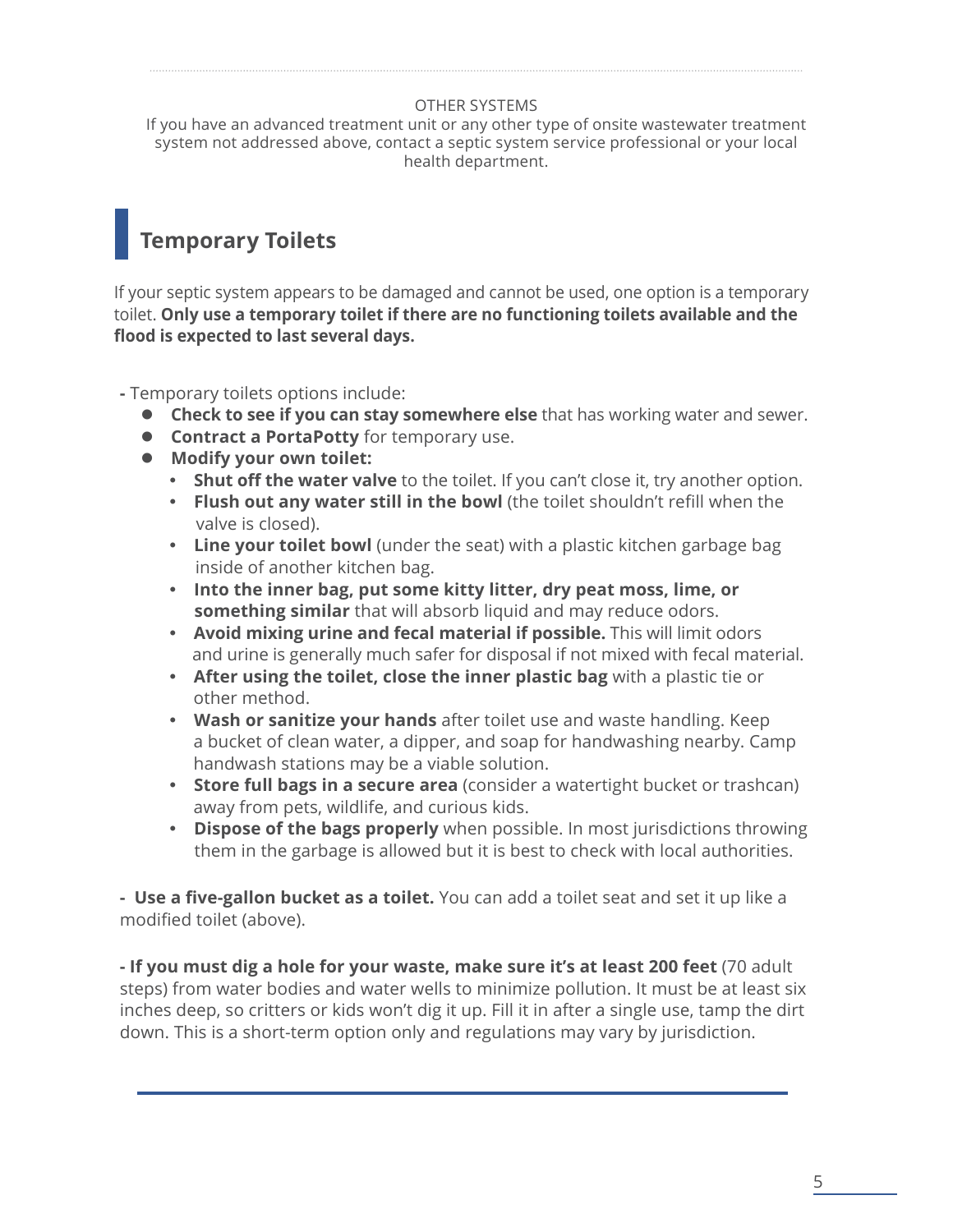#### **SOURCES**

https://inspectapedia.com/septic/Flooded\_Septic\_Repair.php#Emergency http://www.floridahealth.gov/environmental-health/eh preparedness/\_documents/ostdspreparednesstoolkit.pdf http://www.pumper.com/online\_exclusives/2017/09/amid\_hurricanes\_proper\_care\_of\_flooded\_septic\_systems\_is\_paramount http://www.pumper.com/online\_exclusives/2017/09/amid\_hurricanes\_proper\_care\_of\_flooded\_septic\_systems\_is\_paramount https://www.doh.wa.gov/portals/1/Documents/Pubs/337-147.pdf https://inspectapedia.com/septic/Septic\_Flood\_Damage\_Resistant\_Design.php